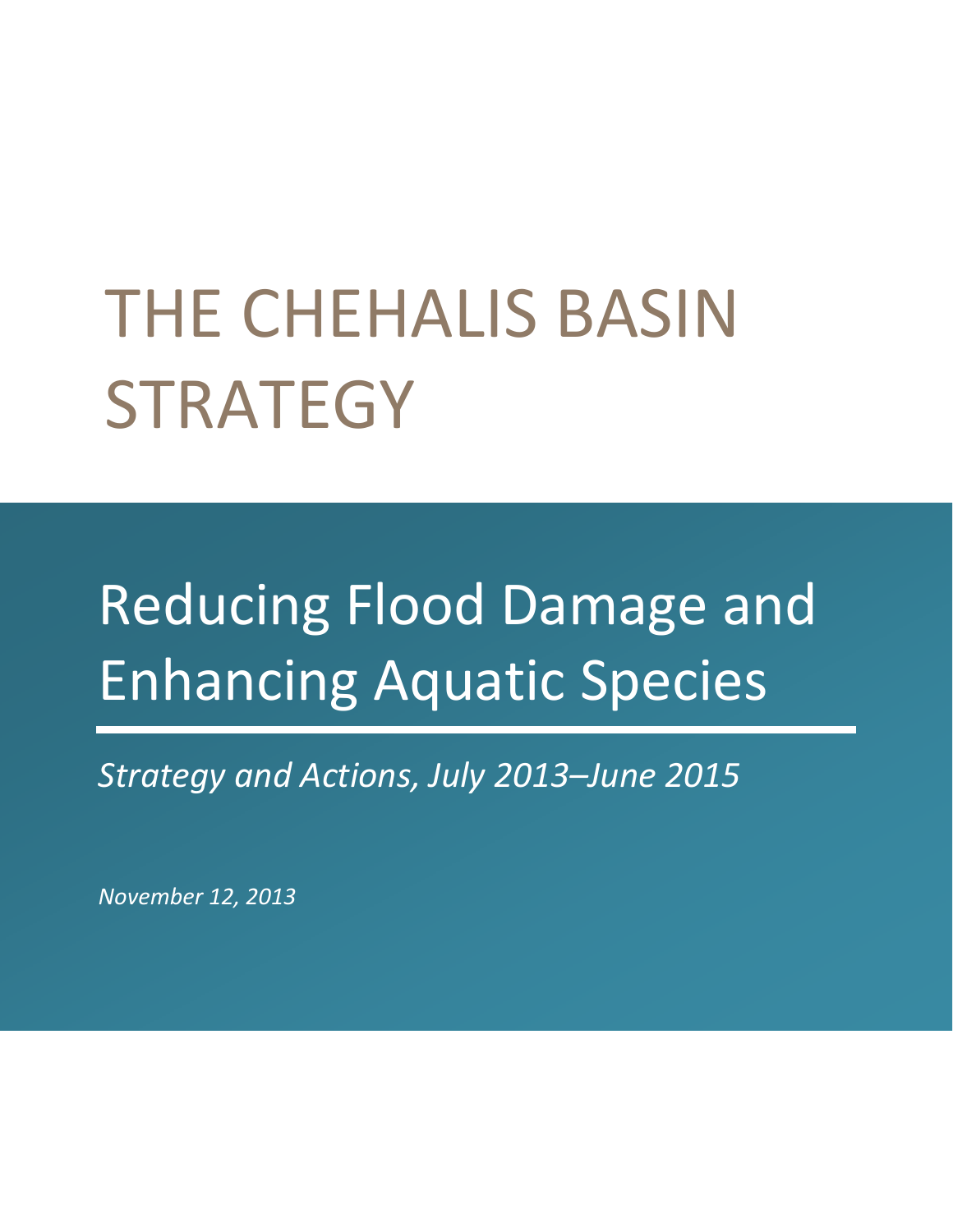## **TABLE OF CONTENTS**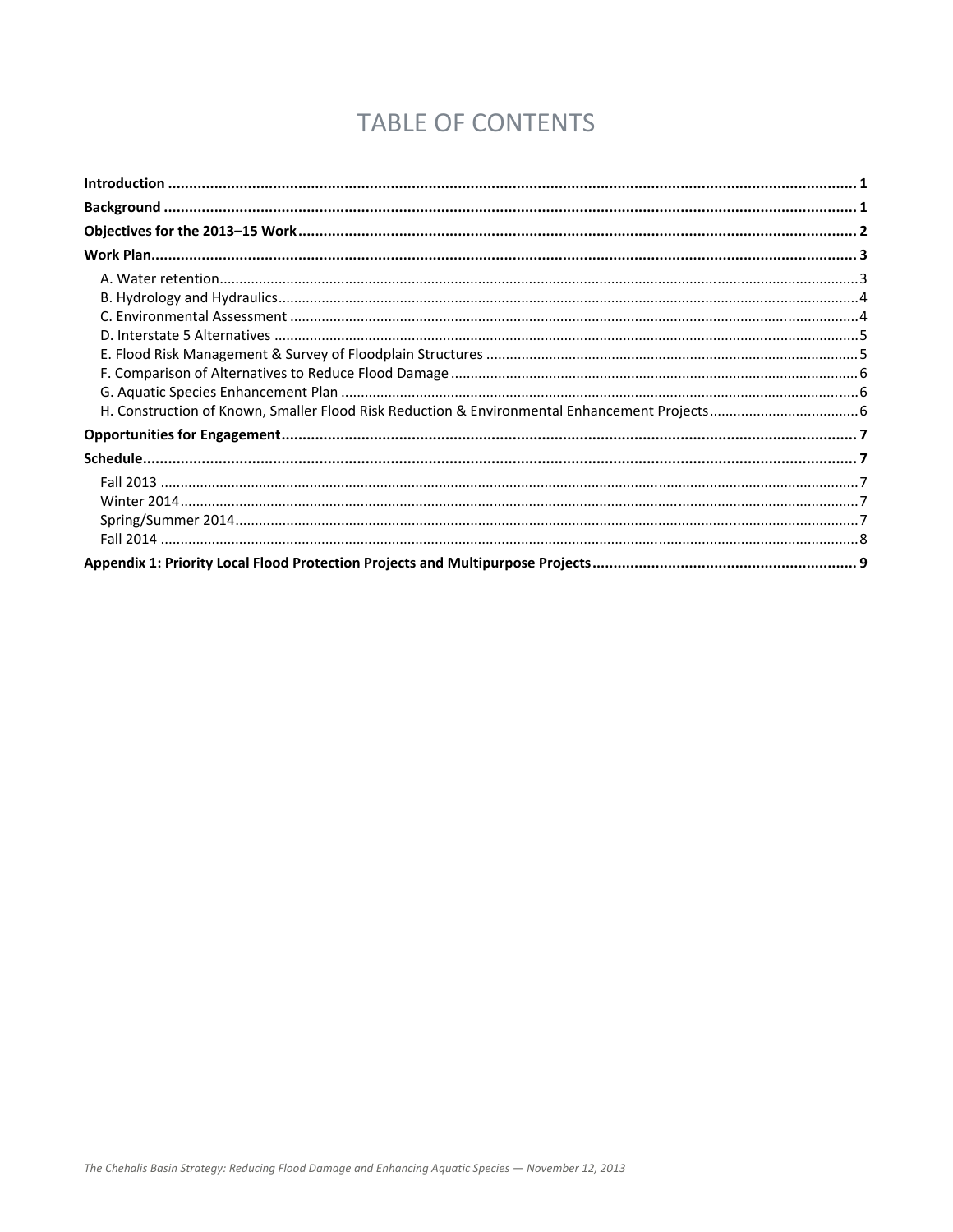## THE CHEHALIS BASIN STRATEGY Reducing Flood Damage and Enhancing Aquatic Species

## *Strategy and Actions July 2013–June 2015*

Draft 11.12.13

## Introduction

The Governor's Chehalis Work Group has been asked by Governor Jay Inslee to recommend the next steps for reducing flood damage and enhancing aquatic species in the Chehalis River Basin in southwest Washington State. In developing their recommendations, the Work Group, with the support of the Chehalis Basin Flood Authority, is advising the Washington State Office of Financial Management (OFM) on the implementation of \$28 million in capital investments to build projects that have immediate flood damage reduction and/or aquatic habitat benefits, fill data gaps, evaluate the feasibility of flood damage reduction actions, and enhance aquatic species in the Basin. Recommendations are due to Governor Inslee and the Legislature in November 2014. The Work Group members are: The Honorable David Burnett, Chairman of the Chehalis Tribe; Honorable Vickie Raines, Mayor of Cosmopolis and Chair of the Flood Authority; Karen Valenzuela, Thurston County Commissioner and Vice Chair of the Flood Authority; J. Vander Stoep, private attorney and Pe Ell Alternate to the Flood Authority; Jay Gordon, dairy farmer and President of the Washington State Dairy Federation; Sandi Triggs, Capital Budget Advisor to the Governor; and Keith Phillips, Governor's Energy and Environment Advisor. The OFM has contracted with the William D. Ruckelshaus Center (a joint effort of the University of Washington and Washington State University that fosters collaborative public policy) to provide facilitation and project management. Jim Kramer, a private consultant, is the project manager for the Center and facilitator of the Work Group.

## Background

Over the last century, major floods have occurred about twice per decade in the Chehalis Basin causing loss of human life, loss of livestock, and damage to homes, businesses, farms, roads, and railways. The worst floods on record have happened recently – in 1990, 1996, 2007 and 2009. The economic damages of the 2007 flood alone were estimated at over \$900 million, with a third of that damage coming from disruption and damage to the transportation system, Interstate 5, state highways, and rail lines. These recent floods prompted governments and residents of the Basin to re‐commit to the task of flood damage reduction. There is broad agreement in the Basin that more can and should be done to reduce damages from large floods.

In recognition of real need to take action to reduce the risk of damage from flooding in the Chehalis Basin, the 2011 Legislature required the Office of Financial Management (OFM) to prepare a report addressing a series of technical questions and — in coordination with tribal governments, local governments, state and federal agencies — to recommend priority flood damage reduction projects for the Chehalis Basin. OFM retained the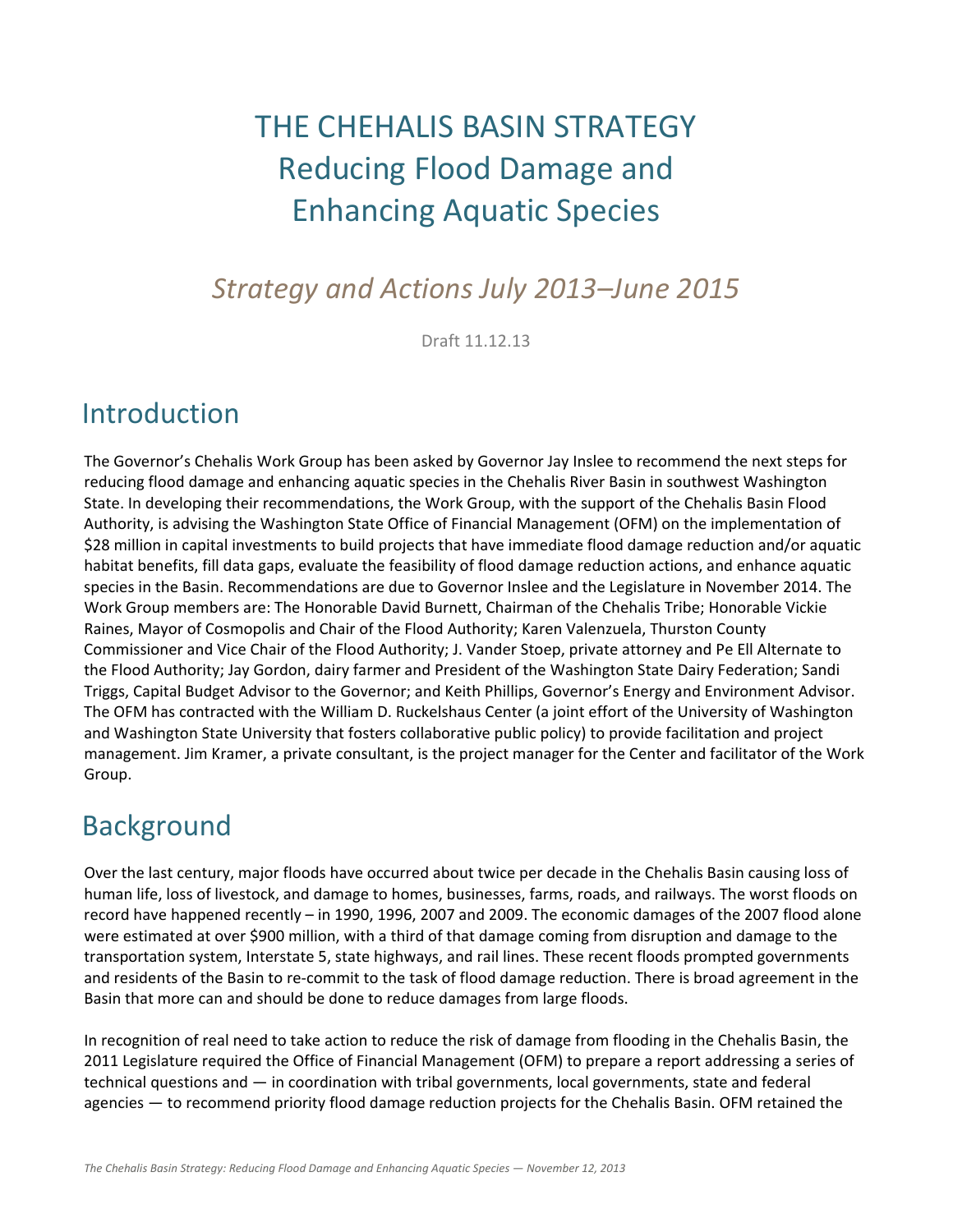Ruckelshaus Center to coordinate the development of the report using technical information provided by other agencies and organizations, and to conduct a situation assessment of flood alternatives, and perspectives and relationships between decision makers, residents, and other stakeholders. The draft report – the Chehalis Basin Flood Mitigation Alternatives Report ‐‐ was made available for public review in July 2012, and finalized in December 2012.

In August 2012—as a follow up to the draft report, and in recognition that a time for decision‐making had come—then Governor Christine Gregoire convened the Work Group mentioned above and tasked them to develop recommendations for flood damage reduction projects. The Governor asked Jim Kramer working with the Ruckelshaus Center to facilitate and coordinate the Work Group.

Working with other Basin leaders and their respective constituents, the Governor's Work Group developed a set of recommendations that garnered broad support across the Basin. Governor Gregoire included \$28M in her proposed 2013‐15 capital budget to the Legislature to implement the Work Group's recommendations. Governor Inslee subsequently endorsed this investment in the Chehalis Basin, as did the Legislature. The capital budget includes the full \$28.2M requested for work in the Chehalis Basin.

At Governor Inslee's request, the Work Group is now providing oversight to implementation of the Chehalis program, which is administered by OFM. The Work Group also is providing the Governor and Legislature with recommendations for next steps for water retention, flood reduction alternatives for Interstate 5, other flood damage reduction projects, and a strategy and projects to enhance aquatic species. Work Group recommendations will include a proposed budget for the 2015‐17 biennium. All the recommendations are due to the Governor by November 2014.

## Objectives for the 2013–15 Work

The core of the Work Group's approach is a commitment to a Basin‐wide approach to flood damage reduction. A Basin‐wide approach needs to significantly reduce flood damage for people and communities throughout the Basin by maximizing benefits and avoiding or minimizing adverse human and environmental impacts. It needs to ensure public safety, protect key community infrastructure and maintain public services during emergencies. A Basin‐wide approach can't solve one community's flooding problems by making another community's problems worse.

An equally‐critical element of the approach is that the harvestable fisheries resources and the aquatic habitat quality and productivity of the Basin be increased. Aquatic species in the Basin are significantly diminished from their historic level. Spring Chinook salmon are estimated to be less than 15% of their historic numbers. Other species, like Oregon Spotted Frog, could soon be listed under the Endangered Species Act. Investment in flood damage reduction must go hand‐in‐hand with improvements to the environmental health and resiliency of the Basin. Flood damage reduction projects must avoid or fully mitigate environmental impacts; but more than mitigation is needed to enhance the viability and abundance of aquatic species in the Basin. A long‐term strategy with goals for key species and a specific set of actions to achieve these goals is needed. The Chehalis funding includes resources for managers to develop such a strategy --- the first ever for the Basin.

Finally, the Work Group acknowledges that flooding is a natural occurrence and will continue to occur. Communities need to be as prepared as possible with flood warning and emergency response systems. Future development in the Basin should not put more people or development in harm's way, and should not increase damages or costs to people already living in and using the floodplain. By planning ahead, respecting what the River can do, and managing floodplains smartly, the Basin can reduce the risks from future floods.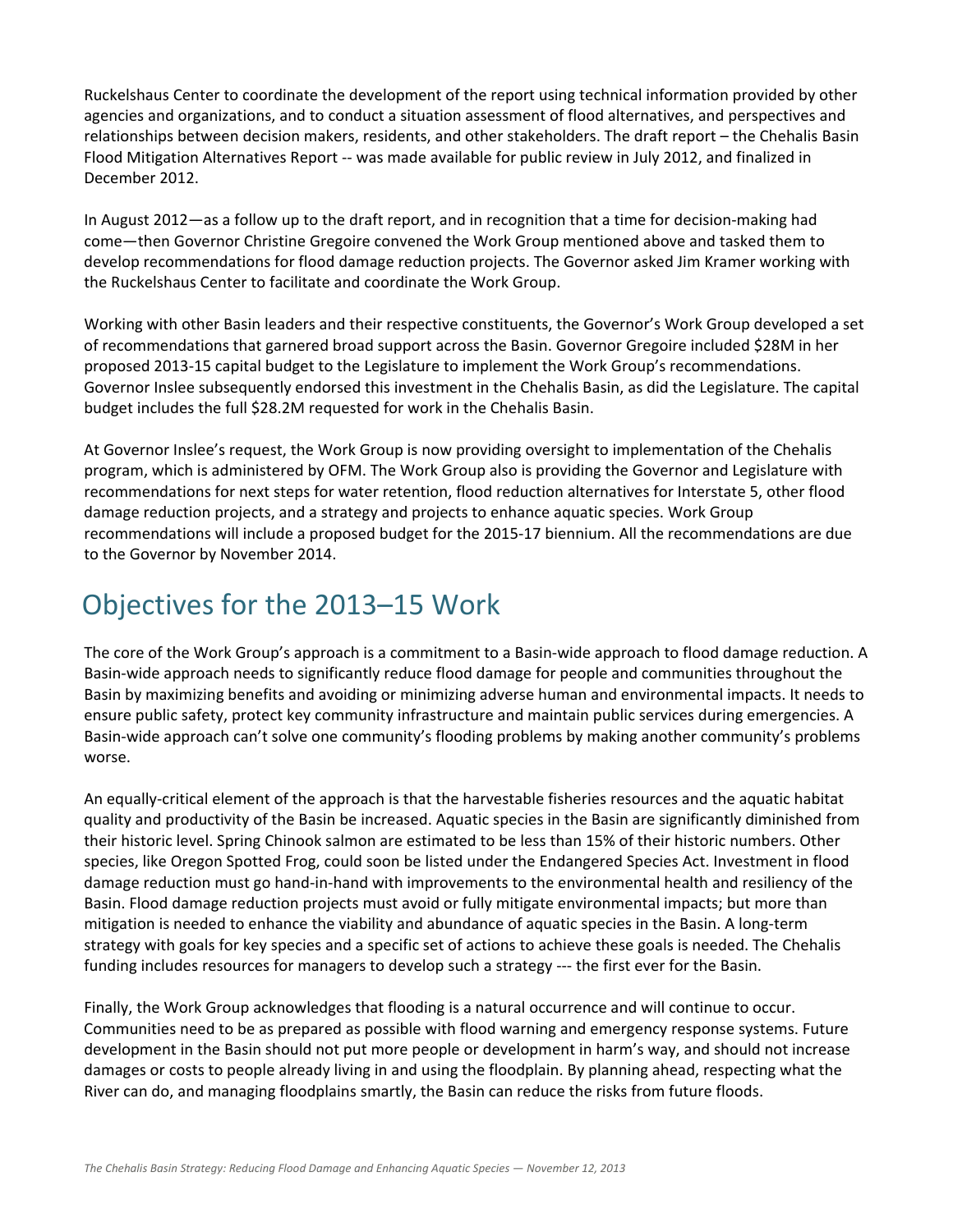A combination of actions is needed to significantly reduce damages from major floods. The emphasis is on substantial damage reduction from flood events like those in 1996, 2007 and 2009, although many of the projects contemplated also would reduce damages from more frequent, less severe flooding. Actions needed include: (1) large‐scale capital projects affecting a broad geographic area like a water retention structure, and/or improvements to protect Interstate 5; (2) smaller-scale capital projects with more localized benefits; (3) aquatic species enhancement plan and environmental projects to enhance overall conditions, aquatic habitat, and abundance of aquatic species in the Basin; (4) land use management to help people already in the floodplain and reduce the potential that new development will increase flood damage; and (5) an effective system of flood warning and emergency response. No single project or set of projects will completely protect the Basin from all damage during major floods. There are significant differences amongst leaders in the Basin about the right balance for investment in each of the five categories of action, but there is broad agreement that some investment is needed in each category to reduce flood damage substantially. There also is agreement that action can be taken now with certainty to implement some actions; other actions, including large-scale capital projects, need more feasibility analysis before decisions can be made about the best way to proceed.

## Work Plan

Over the next two years, work will be carried out in the areas of water retention, hydrology and hydraulics, environmental characterization and assessment, Interstate 5 protection, flood risk management and survey of floodplain structures, comparison of potential flood hazard reduction actions, aquatic species enhancement, and implementation of smaller flood risk reduction and environmental enhancement projects. The outcomes of this work will inform interested parties and the public, and provide input to the Work Group as it develops recommendations for the next steps to reduce flood damage and enhance aquatic species. Ultimately work carried out under this program, along with the Work Group recommendations, will enable decisions to be made about the best mix of additional large and small‐scale projects to significantly reduce flood damages in the future and the strategy to enhance aquatic species.

#### A. WATER RETENTION

A number of large and small water retention alternatives have been investigated over the last two decades. Based on these investigations, the only known potentially feasible water retention project that could significantly reduce peak flood elevations (and thereby reduce flood damages) for both upstream and downstream communities during major flooding is a large upstream water retention structure on the mainstem of the Chehalis River above the town of Pe Ell. Such a structure could hold back storm flows when the mainstem of the Chehalis is the principal source of major flooding, and it could hold back mainstem flows when tributaries like the Skookumchuck and Newaukum are flooding.

Preliminary feasibility studies on a large upstream water retention structure have been done; however, at this time, it is not yet known whether this type of water retention structure is actually feasible. The next steps are to refine the engineering designs, further analyze dam safety, and identify more specifically the implications for water quality, quantity, upland and aquatic species. When this additional information is available, the assessment of the economic benefits weighed against the cost of large upstream water retention can be further refined, and, ultimately, decisions about whether or not to pursue water retention in the Basin can be made.

Evaluation of the feasibility of water retention will focus on dam design and fish passage. The Dam Design Study will answer the following question: What type of water retention structure provides the optimum benefits and least adverse impacts? The work will include research on the latest approaches to design and operation of dams throughout the world to achieve flood control and other benefits while minimizing negative impacts. One or two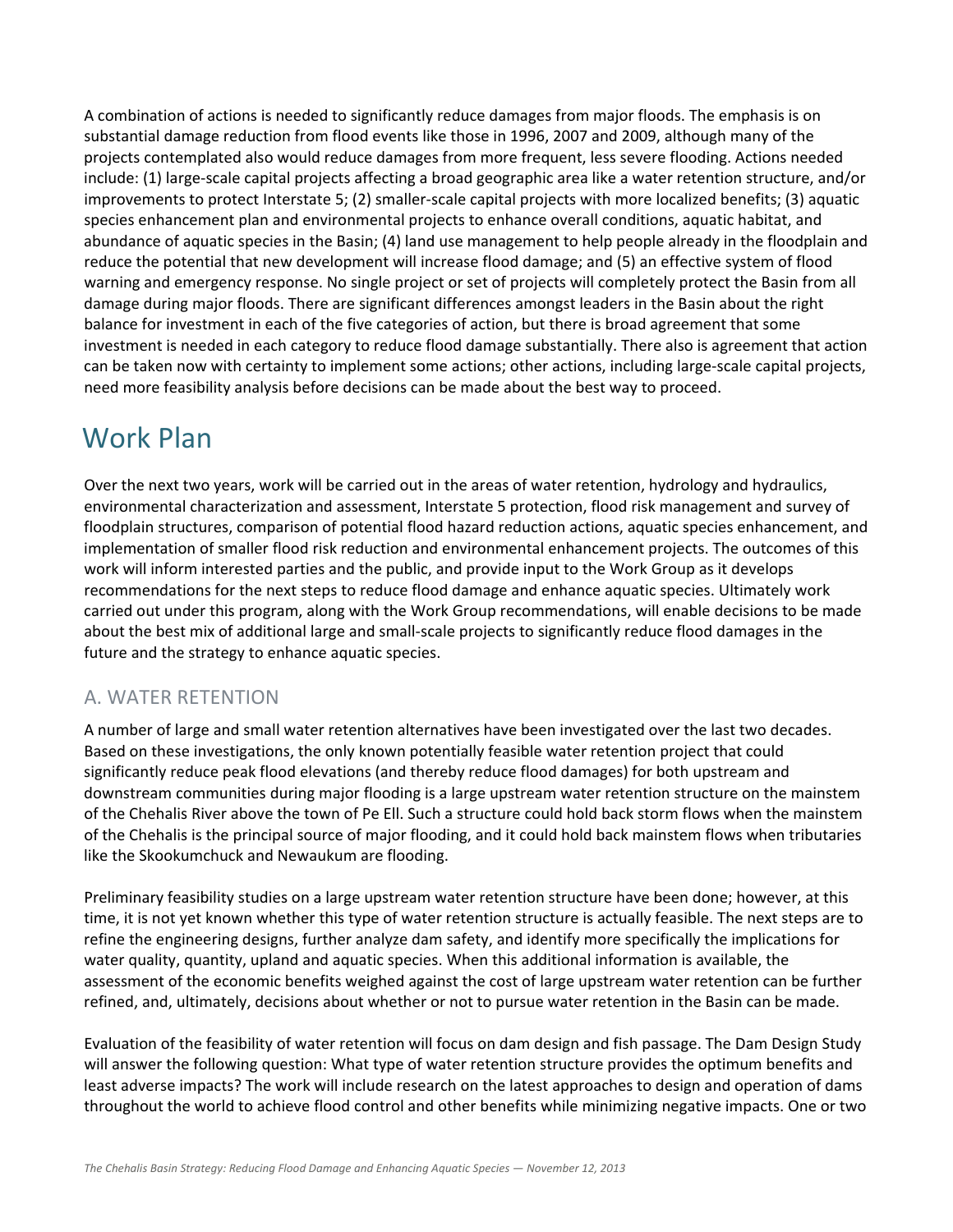designs will be chosen in the winter of 2013/2014 for additional engineering and design work and to evaluate their benefits and impacts using various models.

The objective of the fish passage analysis is to confirm project fish passage objectives and how they could be met. There will be a review of applicable fish passage technologies in the Northwest and globally. The considerations for fish passage at the potential dam site will be determined. A number of fish passage options will be evaluated in concert with the two structural flood mitigation alternatives, and detailed design concepts will be developed for alternatives that appear to meet the fish passage objectives and design considerations for this project. These alternatives will then be incorporated into the overall flood mitigation structure alternatives and quantitatively evaluated as part of other tasks.

#### B. HYDROLOGY AND HYDRAULICS

Hydrologic and hydraulic analysis will better define baseline conditions and support evaluation of alternative designs and dam operations as well as other actions in the Basin to reduce flood damage. Precise hydrologic data is needed to quantify the potential impacts and benefits of potential water retention structures and define an optimal operations plan for the potential dam. The hydrologic and hydraulic studies also are key to evaluation of other flood damage reduction projects and programs including the alternatives for I‐5 with and without a dam, and the potential benefits from a suite of smaller projects. This work will involve review and analysis of hydrology data from the Chehalis River flow measurement gage at Doty, Washington, and updates to the existing Chehalis Basin hydraulic model to provide more accurate flood inundation information for use in the economic benefit‐cost study and environmental assessment.

#### C. ENVIRONMENTAL ASSESSMENT

It is known from previous research that there will be environmental impacts associated with any water retention project. There also is the potential for environmental benefits from a large upstream water retention structure. It is important to determine if the optimum structure is one that would remain open to the river (and to the passage of out migrating salmon) except during flooding, or if the optimum structure would be one holding a permanent reservoir allowing the release of water during summer months, potentially improving water quality downstream. It is critical to better understand how and where aquatic species currently use the River, to know what it will take to fully offset risks to aquatic species and water quality from water retention, and to understand how best to significantly improve the conditions for aquatic species in the Basin.

The environmental assessment work focuses on collecting data on aquatic and terrestrial species, water quality, and sediment transport to evaluate the potential effects of a dam and other potential flood mitigation projects, and development of an aquatic species enhancement plan. Habitat and wildlife research has begun and will continue to be carried out to determine a baseline of species presence and abundance in and around the potential reservoir area. This work will:

- Determine the composition, distribution, and abundance of fish, other aquatic species, and species of concern as identified by the Washington Department of Fish and Wildlife (WDFW) and other stakeholders in the potential inundated reach as well as select reaches up and downstream of the potential Dam site. Fish surveys will be conducted using various methods such as netting, electrofishing, and snorkeling. The research objectives are to determine fish presence, distribution, and abundance to inform the assessment of potential impacts of water retention.
- Assess juvenile salmon outmigrant age distribution, abundance and timing, through use of a juvenile rotary screw trap which was installed in January 2013 on the mainstem Chehalis River near the location of the proposed dam. This information is needed to characterize smolt timing and abundance over time to: (1) capture how migration timing and magnitude varies with flow and environmental conditions; (2)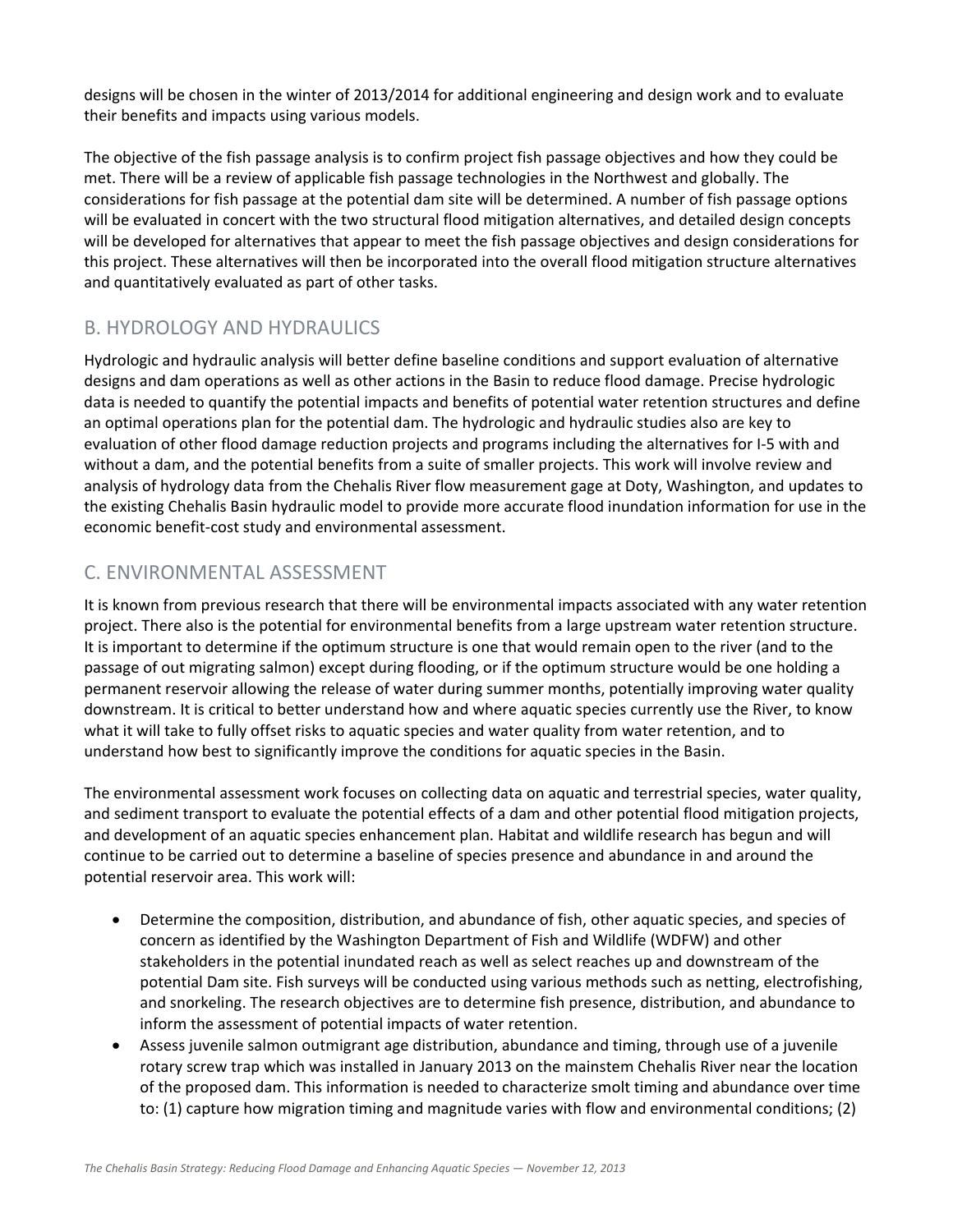gather information on species of interest to tribal nations and other interested parties, including species for which no data exists currently (summer steelhead, coastal cutthroat, and lamprey); and (3) inform design of fish passage facilities to successfully pass adult and juvenile fish (location, type, and size of the facilities) and meet mitigation requirements.

- Assess adult salmon and steelhead spawning timing, distribution, and abundance through snorkel, boat, and aerial surveys, including summer steelhead and coastal cutthroat trout. Beginning in fall 2013, WDFW staff will begin intense monitoring in the upper Chehalis River (above river mile 108) to better estimate total escapement for salmon and steelhead. The objective is to conduct a census survey of all potential spawning habitat (approximately 33 linear miles) for spring and fall Chinook, coho, and winter steelhead. Total estimates of spawner abundances will be calculated after it is determined that the spawning period for each species is complete. The estimates of spawner abundance and distribution will be provided to biologists working with population and habitat models.
- Determine the amount of off‐channel habitat and other floodplain habitats used by aquatic species and other species of concern.
- Collect historic and current local knowledge from fishers and other people who use the River and its resources.

#### D. INTERSTATE 5 ALTERNATIVES

Even with an upstream water retention structure, Interstate 5 may still require flood protection investments in Chehalis and Centralia, though smaller than would otherwise be needed. As the evaluation of a large upstream water retention facility is conducted, there will be a simultaneous evaluation of I‐5 protection alternatives with and without water retention.

WSDOT has conducted a preliminary evaluation of potential projects to protect I‐5 and the Chehalis‐Centralia Airport, and improve access to critical facilities during flooding. In the 2013–15 biennium, WSDOT will conduct additional work to select a "recommended alternative for budgetary purposes" to protect I‐5, the Airport, and improve access to critical facilities.

Four concepts will be considered when selecting a recommended alternative for budgetary purposes: (1) levees and walls, (2) raising I-5, (3) Interstate express lanes, and (4) an Interstate emergency by-pass. The decision to move into the permitting phase for a dam and/or other projects will be made by December 1, 2014; however, entering the permitting phase would not guarantee a dam will be built. Therefore, WSDOT will identify a recommended I‐5 alternative for budgetary purposes and will develop a scope, schedule and estimate for the recommended alternative in both a "with dam" and "without dam" scenario.

#### E. FLOOD RISK MANAGEMENT & SURVEY OF FLOODPLAIN STRUCTURES

Over the past three years, the flood warning system in the Chehalis Basin has significantly improved, and individual Basin governments continue to improve their emergency preparedness efforts. Progress on floodplain management policies and programs also has been made, though additional improvements are possible. Further enhancements to state and local land use policies will help ensure new development and other land management activities do not increase the risk of additional flood‐related damages and, to the extent possible, reduce damages and costs to existing development affected by flooding. A detailed analysis will be conducted of each local government's floodplain management program. Recommendations will be developed to improve the consistency and effectiveness of floodplain management across the Basin.

As part of this effort, the number of buildings and other structures in the Chehalis River floodplain will be determined, and a representative sample will be surveyed to help quantify flood damages under existing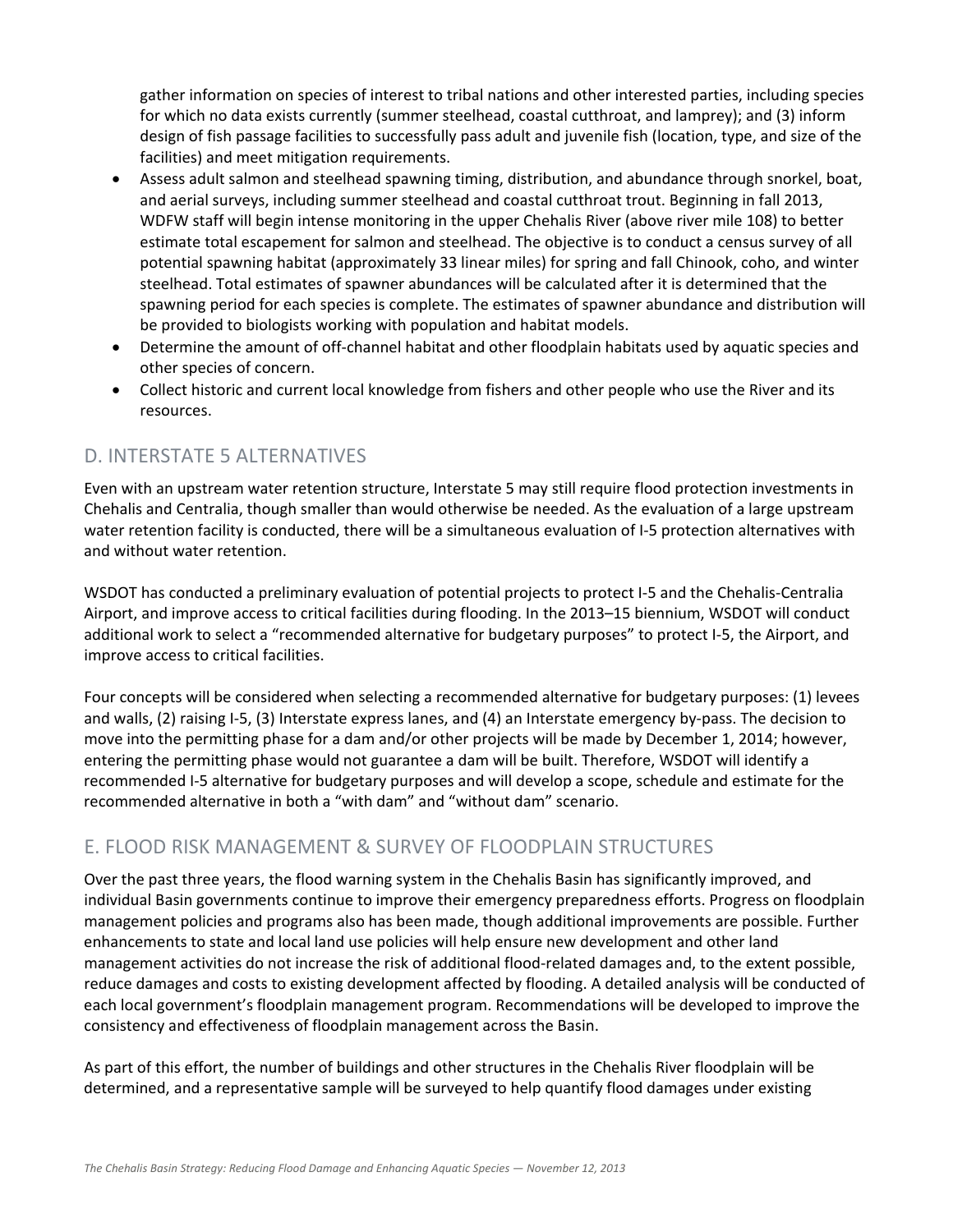conditions and with potential flood damage reductions projects. The limits of the structure survey will be the Chehalis River floodplain between Pe Ell and the northern city limits of Centralia.

#### F. COMPARISON OF ALTERNATIVES TO REDUCE FLOOD DAMAGE

Based on the results of the water retention structure feasibility work, I‐5 flood mitigation alternatives, and small projects scenario feasibility research, analyses will be conducted to compare the value of different alternatives against each other. These analyses will include:

- A benefit/cost analysis
- An environmental benefit/cost analysis
- Transportation benefit analysis
- A preliminary assessment of funding sources and strategies

#### G. AQUATIC SPECIES ENHANCEMENT PLAN

The Chehalis Basin is the second largest watershed by area in Washington, with culturally and economically significant salmon runs; however, environmental degradation has contributed to major reductions in those runs. Despite significant efforts by many to restore some of the environmental conditions in the Basin, there is no comprehensive strategy for enhancement of aquatic species. Leaders in the Basin, the Governor, and state agencies are committed to enhancing aquatic species in the Basin hand‐in‐hand with projects to reduce future flood damages. The goal of this work is to significantly enhance the aquatic environment and dramatically increase salmon runs. A comprehensive aquatic species enhancement plan, focused on the upper Chehalis, Water Resource Inventory Area 23, will be developed to include:

- The current and historical population structure of salmon, steelhead, sturgeon, lamprey and other key fish populations in the Chehalis Basin.
- Viable Salmonid Population (VSP) analysis of Chehalis River Basin fish populations and the goals for enhancement of key species.
- Identification of data gaps for both fish and habitat to identify data that should and could be collected to fill these gaps.
- Descriptions of habitat factors currently limiting fish populations in the Chehalis Basin.
- Identification of restoration, protection, and enhancement strategies and actions (including measures already identified and/or implemented) to address limiting factors and to improve the status of fish populations in the Chehalis Basin.
- An ecosystem-based analytical framework to characterize the impacts of a dam and reservoir system on the Chehalis Basin.
- Assessment of the potential effects of alternative flood control actions on the status of habitat and fish populations in the Chehalis Basin.
- Qualitative and quantitative descriptions of how climate change may exacerbate existing stressors on fish populations in the Chehalis Basin.

#### H. CONSTRUCTION OF KNOWN, SMALLER FLOOD RISK REDUCTION & ENVIRONMENTAL ENHANCEMENT PROJECTS

With or without large‐scale water retention, local projects will be needed to protect key infrastructure, control shoreline erosion, and improve water conveyance and drainage at key points in the Basin. A program of smaller projects aimed at protecting key infrastructure and priority areas through the Basin may provide a measureable reduction in damages from major floods. As the evaluations of large‐scale water retention and I‐5 protection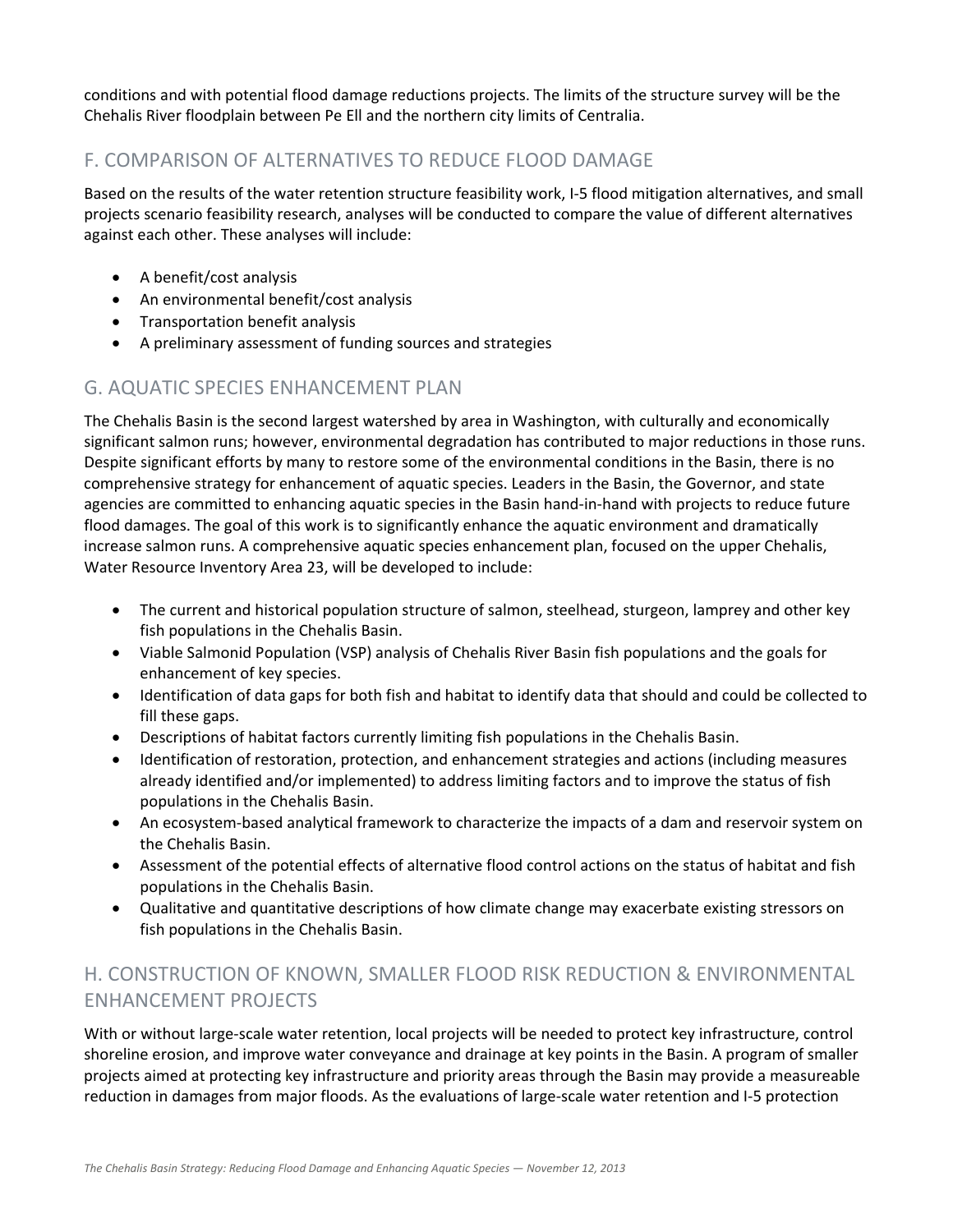alternatives are completed, a combination of smaller projects will be explored across the Basin, and there is funding to construct over 20 projects now (see Appendix 1). Further analysis of a suite of smaller-scale projects will help determine how much damage reduction is possible, and at what cost, and provide additional context for considering large‐scale projects. There is also funding to construct three important projects that improve ecosystem functions and have direct benefits for aquatic species (see Appendix 1).

## Opportunities for Engagement

A critical component for the success of the overall Chehalis Basin effort is effective engagement of technical, policy and community interests. A technical committee of experts from state agencies and other organizations will be created to provide frequent direction to the selected contractor and confirm the assumptions that are used in the different technical analyses. The process is designed to provide effective and efficient opportunities for the engagement of other technical, policy and community interests. There will be three separate technical and policy workshops in fall 2013, winter 2014 and late summer 2014. Each of the workshops will be open to the public. Each technical workshop will be followed by a policy workshop and decisions by the Work Group as it forms its recommendations to the Governor and Legislature. In addition, there will be two series of public meetings; one in February 2014 and the other in September 2014.

## Schedule

#### FALL 2013

- Review research on potential dam and fish passage designs, and provide input into the range of alternatives that should be considered.
- Identify small project opportunities to reduce flood damage in concert with or without larger projects like the potential dam and Interstate 5 options.
- Survey the elevation of structures in the floodplain and estimate of the total number of structures that are affected by flooding now and could be affected in the future with the alternatives.
- Identify the criteria for the benefit/cost analyses and other evaluation criteria for comparing alternatives.
- Perform hydrologic and hydraulic analyses to better define flooding conditions in the Basin.
- A technical workshop will be held in late October and a policy workshop in early November.

#### WINTER 2014

- Identify the objectives of the potential dam operation plan.
- Select the dam and fish passage designs for detailed analysis.
- Determine the enhancement goals for key species.
- Assess the Interstate 5 alternatives and the objectives for more detailed analysis.
- Agree on the assumptions to be used in the modeling of the dam, Interstate 5 alternatives, suite of small projects and aquatic species enhancement plan.

#### SPRING/SUMMER 2014

- Review and provide direction on preliminary results from the modeling and other analyses.
- Provide guidance on the strategies to be evaluated for species enhancement.
- Technical, policy and public workshops will be held in the Spring.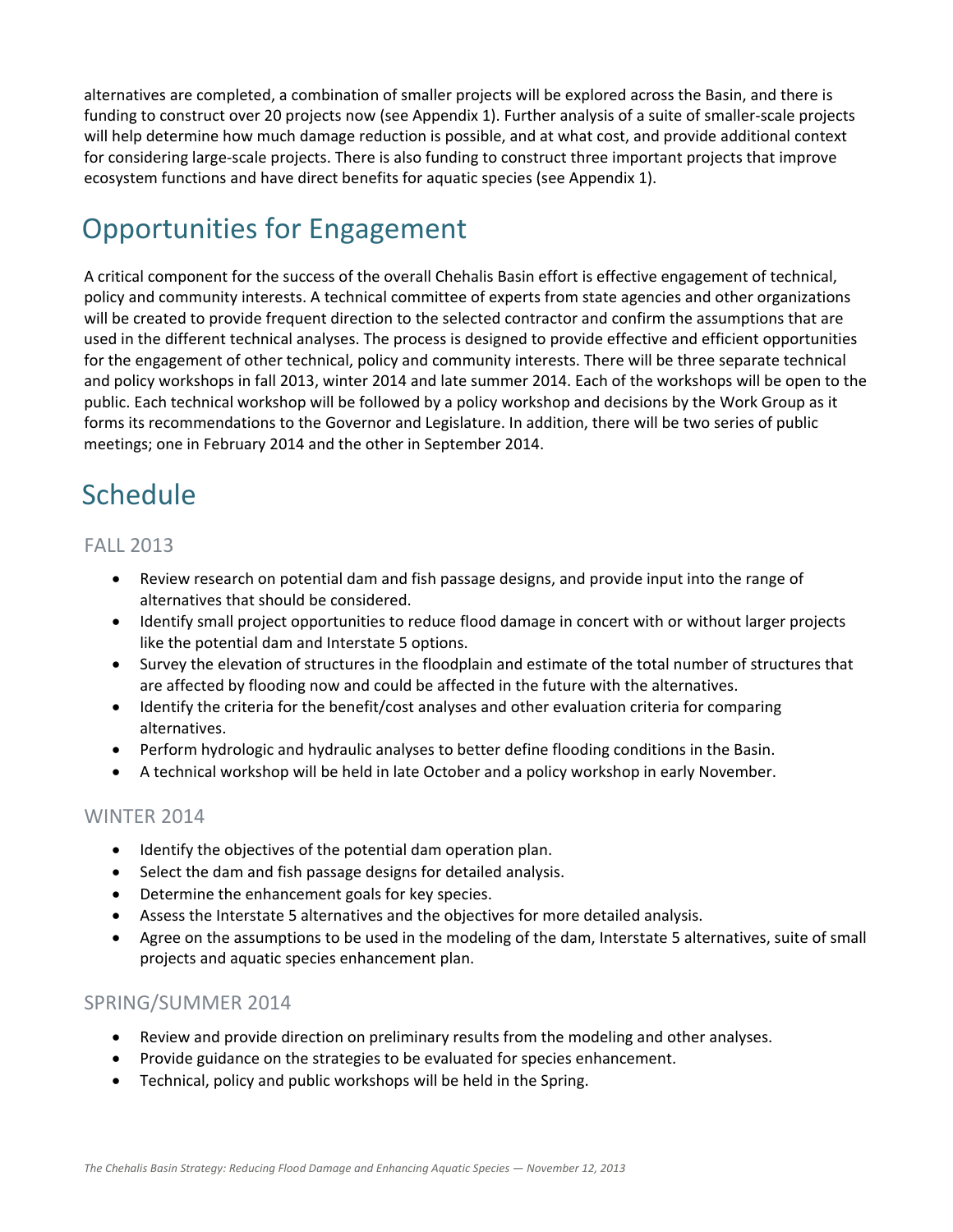#### FALL 2014

- Review of final technical documents.
- Technical, policy and public workshops will be held in the Fall.
- Develop recommendations to the Governor and Legislature.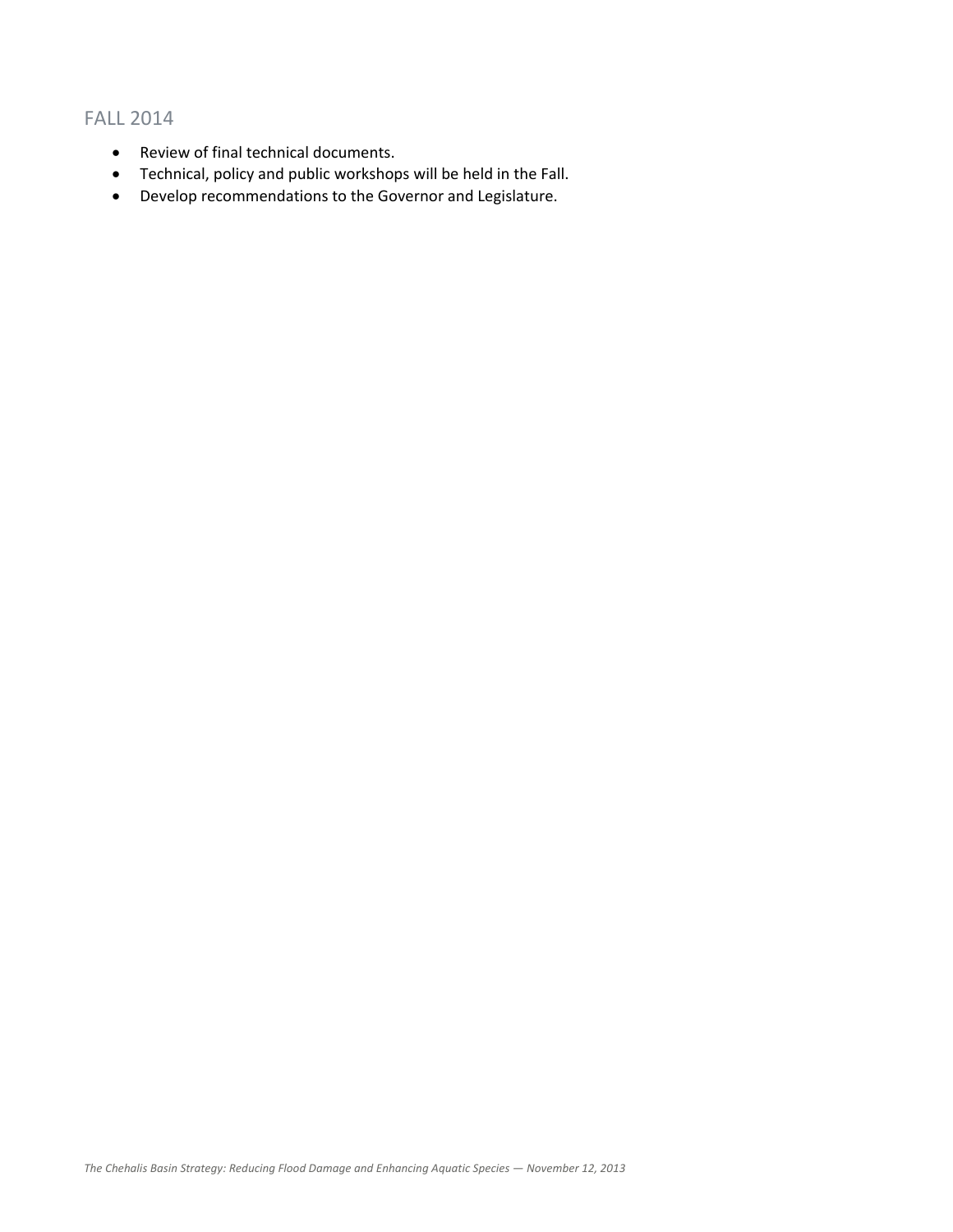## **Appendix 1:** Priority Local Flood Protection Projects and Multipurpose Projects

(http://www.ezview.wa.gov/site/alias\_\_1492/34489/projects.aspx)

| <b>SPONSOR</b>             | <b>PROJECT</b>                                                                 | <b>BENEFICIARY</b>                                    | 2012 \$\$     | 2013 \$\$     |
|----------------------------|--------------------------------------------------------------------------------|-------------------------------------------------------|---------------|---------------|
| Aberdeen                   | <b>Burger King Trail/Dike</b>                                                  | • Residents.                                          | \$<br>24,600  | \$<br>140,000 |
| Aberdeen                   | Dike Bank of Wishkah North of<br>Highway                                       | Businesses.<br>Travel.<br>Flood insurance             | \$<br>47,000  | \$<br>270,000 |
| Aberdeen                   | <b>Market Street Dike</b>                                                      | premiums.                                             |               | \$<br>670,000 |
| Aberdeen                   | Southside Dike/Levee Certification                                             |                                                       | \$<br>50,000  |               |
| <b>Bucoda</b>              | <b>Bucoda Levee</b>                                                            | • Water system.                                       | \$<br>42,000  | \$<br>305,000 |
| Cosmopolis                 | Mill Creek Dam Improvements                                                    | • Residents.<br>Businesses.<br>$\bullet$              |               | \$<br>737,750 |
| <b>Grays Harbor County</b> | <b>Elma-Porter Flood Mitigation</b><br>Project                                 | • Residents.<br>• Travel.                             |               | \$<br>584,000 |
| <b>Grays Harbor County</b> | Satsop River Floodplain Restoration                                            | • Bank stability.<br>• River meander.                 | \$<br>500,000 |               |
| <b>Grays Harbor County</b> | Wishkah Road Flood Levee                                                       | • Residents.<br>• Travel.                             | \$<br>125,000 | \$<br>690,000 |
| Lewis County               | Adna Levee                                                                     | • Residents.<br>Businesses.                           | \$<br>244,145 |               |
| Lewis County               | Airport Levee (Phase I)                                                        | • Residents.<br>Businesses.<br>• Travel.              | \$1,239,829   |               |
| Montesano                  | Revetment for Montesano Rd.,<br>Sewage Treatment Plant, Mary's<br>River Lumber | • Residents.<br>Businesses.<br>$\bullet$<br>• Travel. | \$<br>102,426 | \$6,000,000   |
| Pe Ell                     | Wastewater Treatment Plant Flood<br><b>Prevention Dike</b>                     | • Treatment plant.                                    |               | \$<br>521,000 |
| WA Cons. Comm.             | <b>Critter Pads, Evacuation Routes</b>                                         | · Livestock.                                          | \$<br>500,000 | \$<br>850,000 |
| <b>Chehalis Tribe</b>      | <b>Flood Gage Station</b>                                                      | • Flood warning.                                      | \$<br>50,000  |               |
| <b>Chehalis Tribe</b>      | <b>Sickman-Ford Overflow Bridge</b><br>Project                                 | Residents.<br>· Travel.                               | \$2,075,000   |               |